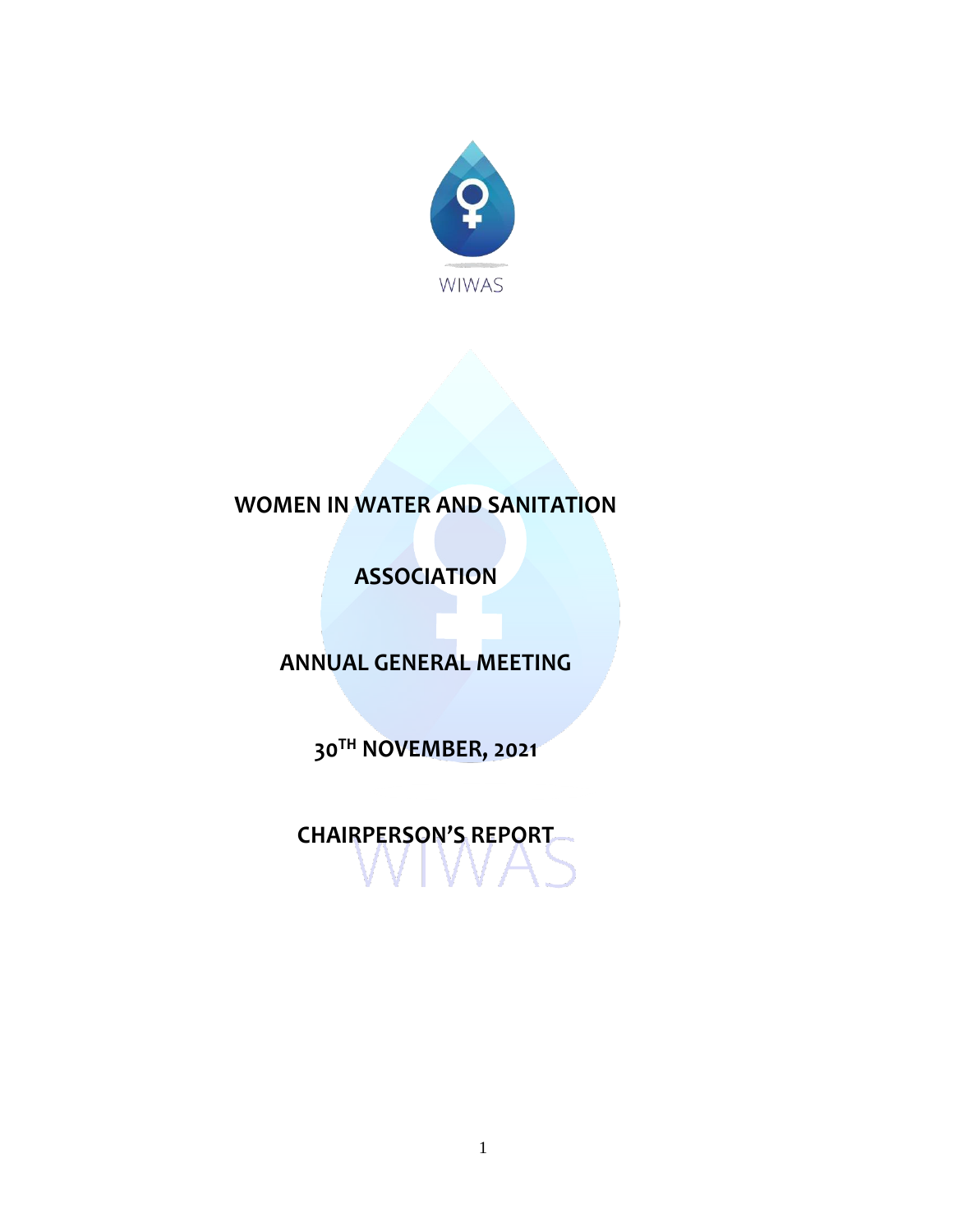### **CHAIR'S REMARKS**

| THE EXCO,             |
|-----------------------|
| SECRETARIAT,          |
| MEMBERS,              |
| LADIES AND GENTLEMEN, |
| GOODMORNING,          |

I am very pleased to extend to you all, on behalf of the EXCO, our gratitude for making time amid your busy schedules to attend this forum.

This is our sixth year of existence and for that we are proud of how far we have come. The road has not been easy especially after the last year which was as unprecedented and unpredictable. However, we came through it and for that we thank God.

We also take this opportunity to acknowledge your continued support of the Association as members and we cannot over emphasize how important it is for us to work towards the common vision of 'Empowered Women at the core of WASH'. This concerns all of us as we bearthe greatest burden where WASH is concerned.

#### **ASSOCIATION OVERVIEW**

As we are aware, WIWAS was established to empower women through capacity building, mentorship, knowledge management, advocacy and networking, and advocating for an enabling and safe environment for them to thrive as they create room for their peers and fellow women. This is still at the core of our mandate even as we endeavor to improve Water & Sanitation value chain through our contribution to society.

To reach this goal we concluded the review of our constitution and our strategic plan 2020-2025 to align them to our current situation and vision which is a holistic outlook towards anchoring our vision and mission. These documents can be found on our website [www.wiwas.org.](http://www.wiwas.org/) Further to this, we have continued to engage partners such as WASPA, KEWASNET, AfWA and other WASH related practitioners in order to increase our reach and impact in the community.

We continue to urge members to be present and active as we deliberate on ways to make our society better as we contribute to the overall achievement of SDG 5 and SDG 6 which envision gender equality and empowerment of all women and girls; and access to Water & Sanitation for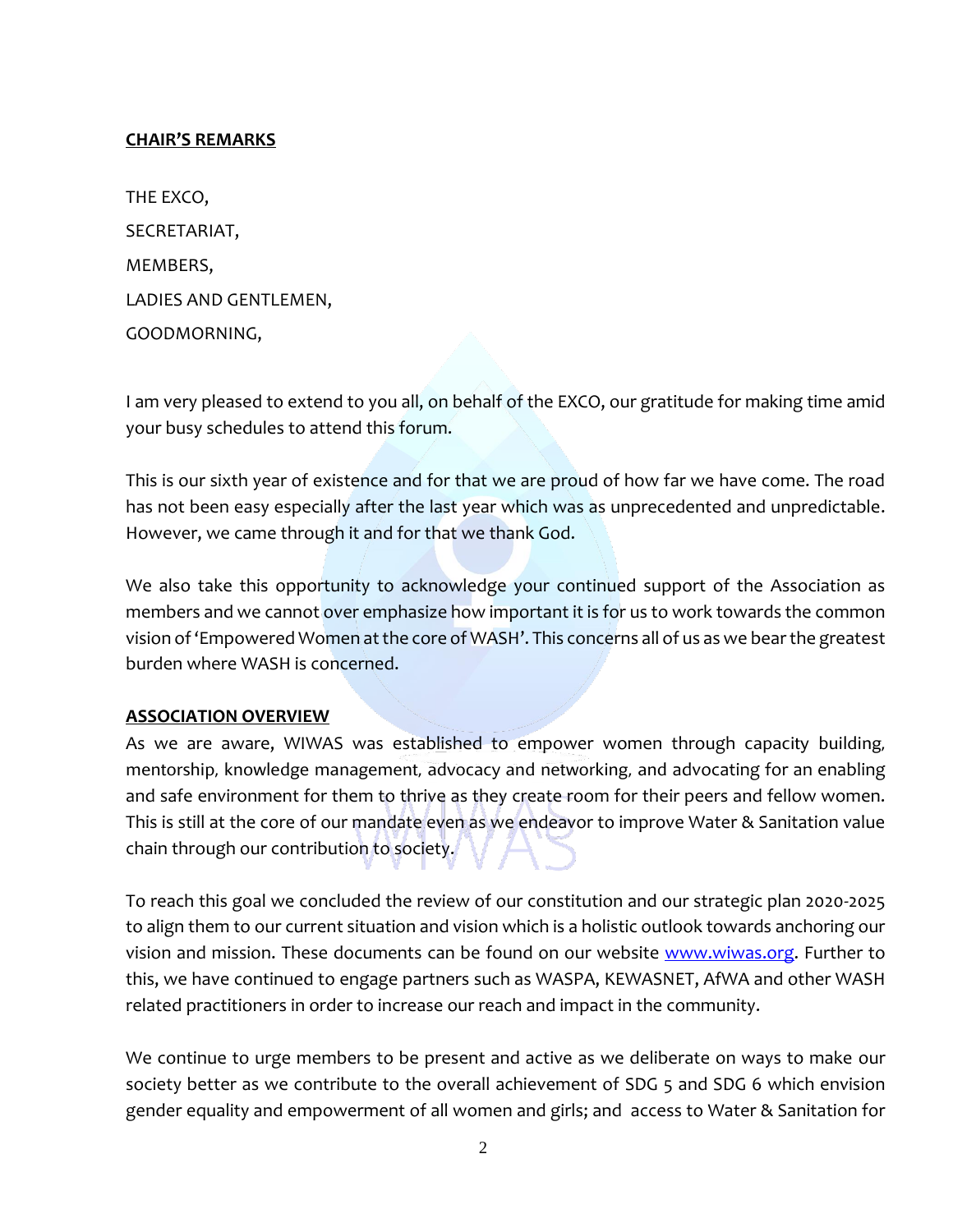all, respectively.

## **ACTIVITIES**

Within the period under review, we managed to participate in various activities which were a boost for our profile.

In October 2020 in conjunction with Dada Women Mashinani in Waste and Sanitation and other stakeholders, we participated in the clean-up of Ngong' River at Karagita, Mihango area. This event was graced by NMS Director General who lauded the initiative and promising to implement the same across the city.

Alongside WASPA in July 2021, we hosted a Women and Youth Workshop in 2021 which targeted organizations and members of the WASH community. This forum brought together thought leaders and like-minded people in a bid to galvanize the position of women and youth in the achievement of WASH initiatives in our Country. Various concessions were made to further achieve this goal and it is our mandate as WIWAS to play our part in making our working environments women and youth friendly. The forum provided youths and women a rare highlevel platform to share experiences, challenge the status quo and highlight the barriers that they face in their quest to participate in leadership and decision- making at various levels of the WASH. The Cabinet Secretary (Minister) and the Chief Administrative Secretary (Assistant Minister), of the ministry of Water, Sanitation and Irrigation, and other senior public, private sector, NGOs and CSOs officials were present to respond to the concerns raised.

In October 2021, we participated in the sweat 4 soap campaign which was marked on the Global Hand Washing Day and was geared towards providing soap to the Manual pit latrine Emptiers of Korogocho informal settlement and needy children from the Children of hope Mission School charitable primary school in Kajiado. This campaign culminated by our handing over the soap donated by well-wishers including Diamond Industries Limited, the manufacturers of panga soap.

WIWAS also marked the World Toilet Day 2021 by running a social media campaign requiring the public to participate in identifying availability of sanitation facilities in public places and their accessibility and usability. This was also culminated by a one-day workshop in partnership with APHRC which brought together WASH stakeholders and thought leaders to discuss and map solution on the Sanitation value chain from catch to disposal.

On capacity building and research, currently we have WIWAS members from a number of Water Utilities are participating in the USAID sponsored workforce Gender Equality Accelerated Program. This will go a long way in enhancing WIWAS capacity as well as those of member organisations. WIWAS will also be a beneficiary in the upcoming African Water Association (AfWA) City Wide Inclusive Sanitation Capacity Building Programme. WIWAS together with University of Ghana, University of Nairobi and the African Population, Health and Research will soon embark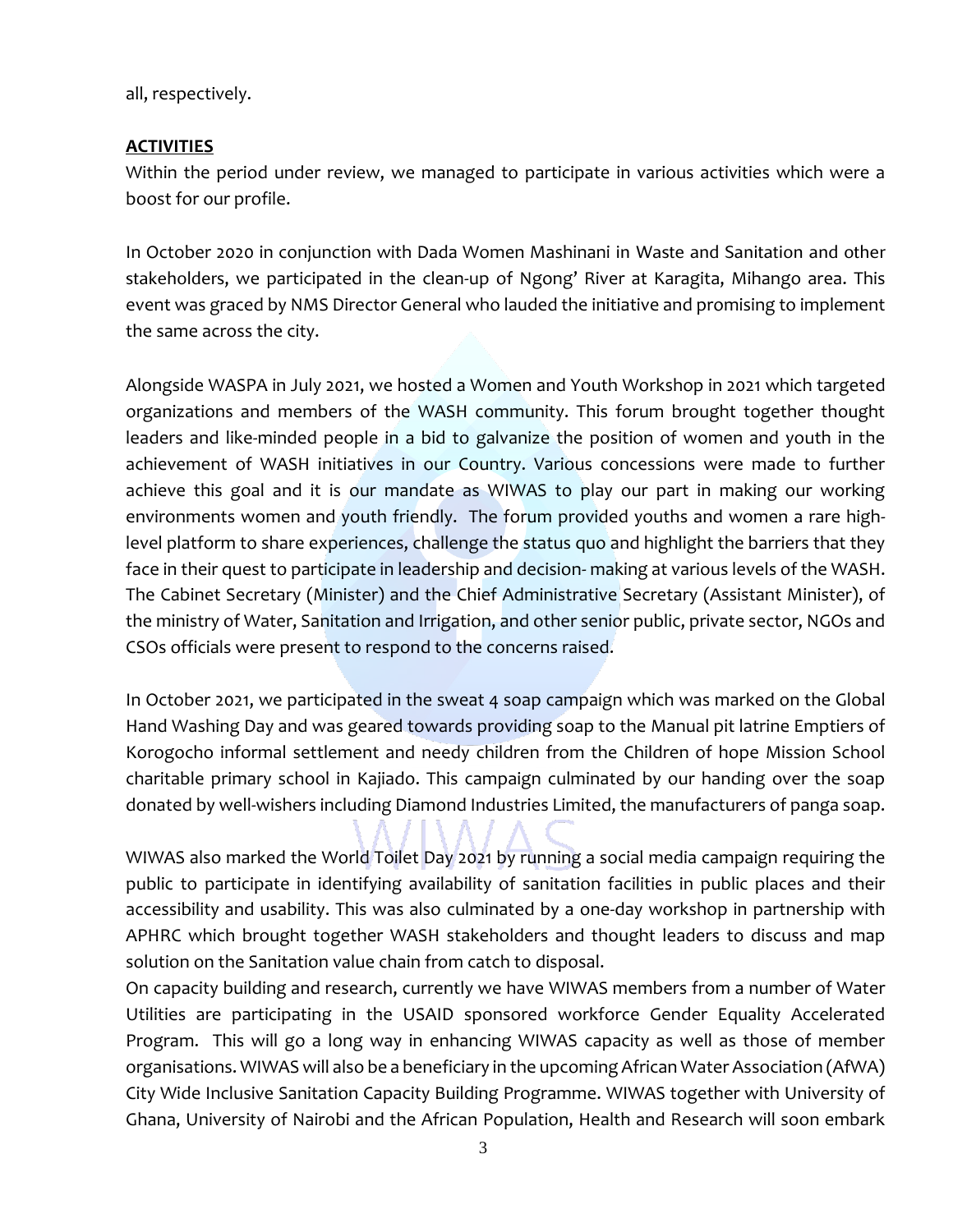on a IDRC funded study on Transforming Institutions to Advance Women Leaders in Science Technology Engineering and Mathematics. I look forward to members contribution towards the success of this study.

In November 2021, we joined the "Call for Action by UNESCO in Accelerating Gender Equality in the Water domain". This call for action, presents an excellent opportunity for WIWAS to further the conversation on the importance of accelerating gender equality and the empowerment of women in the water domain, in line with the acceleration of the Sustainable Development Goal 6.

With regard to policy discussions, WIWAS presented their views during the development of the African Sanitation guidelines, the National Sanitation Management policy, Market-Based Models and PPP Options for Non Sewered Sanitation, among others.

All in all we are continuously working towards enabling WIWAS to stand as an Association and a force within the WASH sector that can be resilient and be called upon as a contributor to the sector. To this end, we are working towards finding donor partnerships that can support our initiatives as we look into creating forums for research that can benefit the sector while allowing us to be engaged at various levels of the value chain.

#### **MEMBERSHIP**

As we know WIWAS is a member driven association and thus we are completely dependent on membership subscriptions. Individual membership and renewals have been at a slump possibly due to the pandemic and the financial implications that has had on all of us. We need to step up efforts in raising funds from corporate members as well as individual members, otherwise it will be impossible to actualize our strategic plan. This calls for a robust resource mobilization strategy.

In the period under review, two Appointments to the ExCO were effected to facilitate the effectiveness of the team. The Assistant Organizing Secretary and the Male Champion positions were created in order to further the reach of the ExCO. This is in line with the gender transformative approach that calls for engaging men in our pursuit for gender equality our sector, which is male-dominated.

The Cabinet Secretary of Water, Sanitation and Irrigation, Mrs. Sicily Kariuki, EGH, became a member of WIWAS. This is unprecedented high level of support, and we look forward to working closely with her and her Ministry to further the gender equality and water and sanitation for all goals.

We nonetheless, continue to urge our members to renew their membership subscriptions and at the same time participate in the various activities and committees that maybe fronted in order to